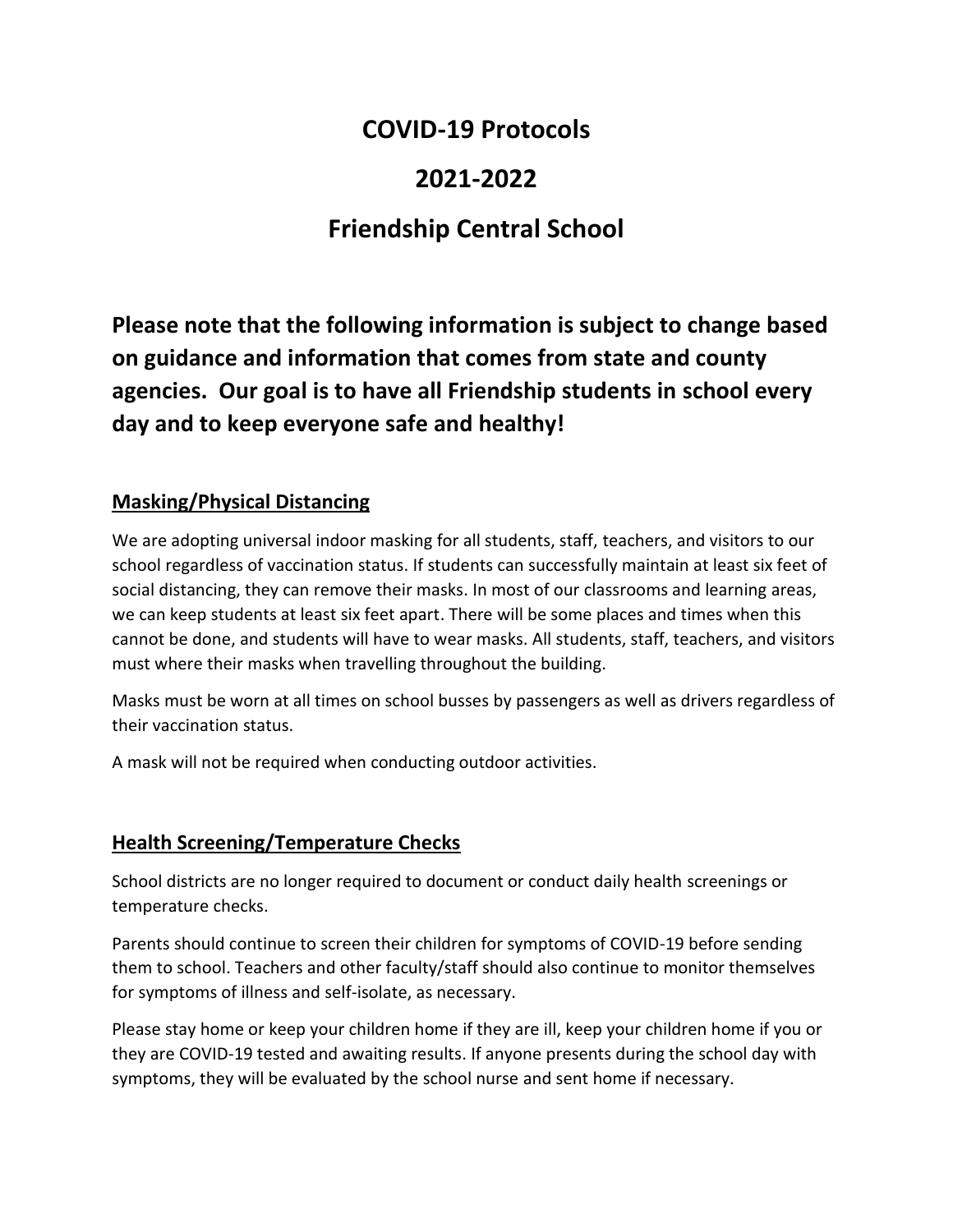#### **COVID-19 Testing**

If a student exhibits COVID-19 symptoms, students will be referred to outside medical services for a COVID-19 test and diagnosis. Students must isolate and quarantine until they know the results of the COVID-19 test. Test results will play a role in when the student may return to school. Further information regarding COVID-19 testing at school will be shared when it is available.

#### **Arrival/Dismissal**

Friendship Central School will open its doors to students beginning at 7:55 AM. Students who ride the bus will be dropped off and picked up on Sunnyside at the doors by the gymnasium. Students who walk or are dropped off/picked up by parents will use the front circle and main entrance. Construction work will prohibit the use of the main entrance for at least the first month of school. We can utilize the front circle, and MS/HS students will be able to use the door by the district office on Main Street to enter and exit.

Elementary students will use the door close to our nurse/guidance offices to enter and exit. Staff will be present to help.

Dismissal of students will occur at 2:55 PM. Bus students will board the buses at the Sunnyside exit. Walkers and parental pickups will be dismissed through the main entrance for MS/HS students and the door near the nurse/guidance office for our elementary school students until the front entrance is finished.

#### **Breakfast/Lunch**

As always, Friendship Central School will continue to provide breakfast and lunch to all students. Elementary students will eat breakfast in their classrooms and our MS/HS students will utilize the breakfast carts to "grab and go." Those students will be allowed to eat breakfast in their homerooms.

For lunch, we will look to use the cafeteria for as many students as safely possible. Some elementary grades will eat lunch in their classrooms. We will also have an overflow room for our MS/HS students during their lunchtimes.

#### **Lockers/Book Bags**